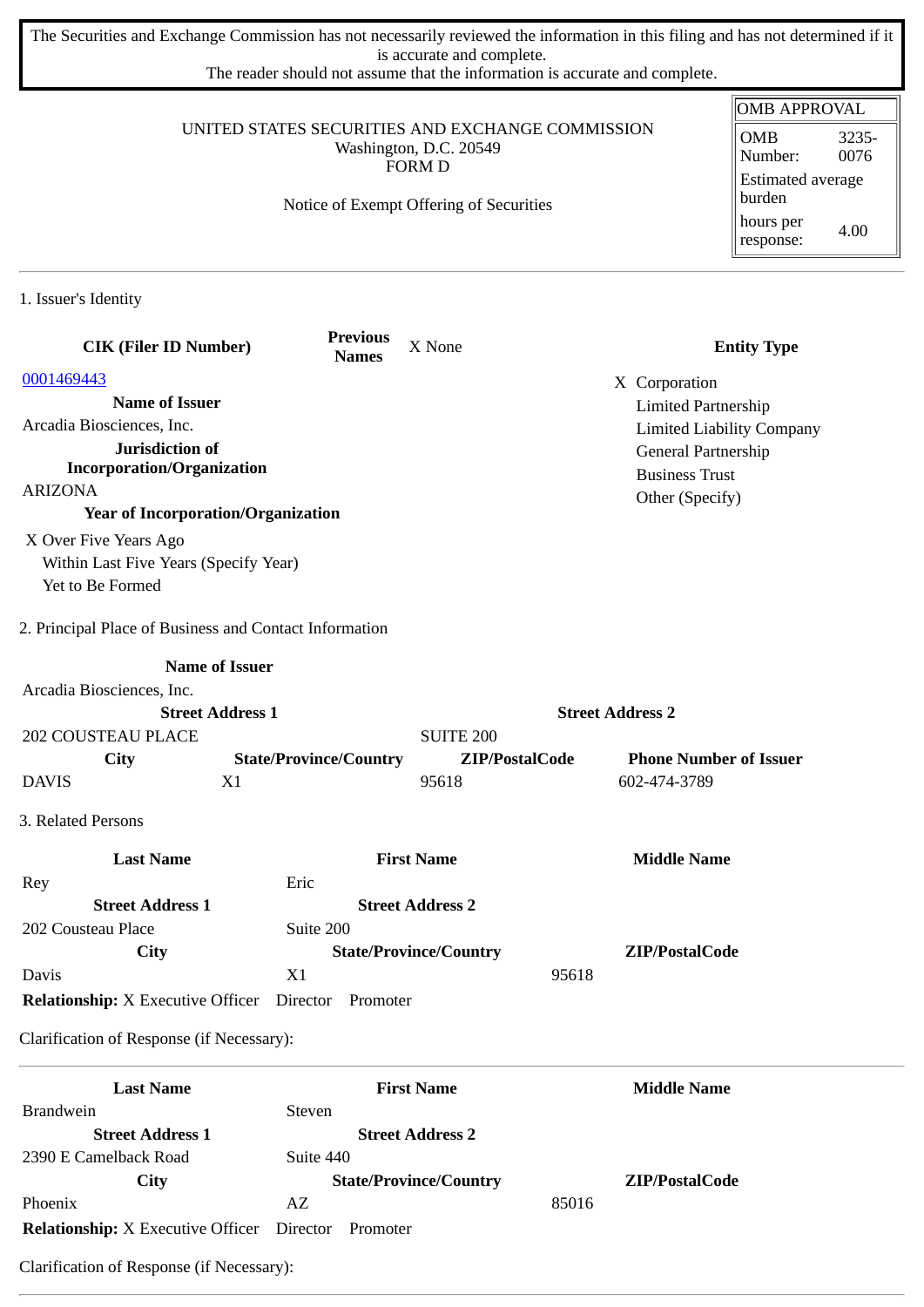| <b>Last Name</b>                                            | <b>First Name</b>             | <b>Middle Name</b>         |
|-------------------------------------------------------------|-------------------------------|----------------------------|
| Thatcher                                                    | Jonathan                      |                            |
| <b>Street Address 1</b>                                     | <b>Street Address 2</b>       |                            |
| 2390 E Camelback Road                                       | Suite 440                     |                            |
| <b>City</b>                                                 | <b>State/Province/Country</b> | ZIP/PostalCode             |
| Phoenix                                                     | AZ                            | 85016                      |
| <b>Relationship:</b><br><b>Executive Officer X Director</b> | Promoter                      |                            |
| Clarification of Response (if Necessary):                   |                               |                            |
| <b>Last Name</b>                                            | <b>First Name</b>             | <b>Middle Name</b>         |
| Wong                                                        | Mark                          |                            |
| <b>Street Address 1</b>                                     | <b>Street Address 2</b>       |                            |
| 1941 Pearl Street                                           |                               |                            |
| <b>City</b>                                                 | <b>State/Province/Country</b> | ZIP/PostalCode             |
| <b>Boulder</b>                                              | CO                            | 80302                      |
| <b>Relationship:</b> Executive Officer X Director Promoter  |                               |                            |
| Clarification of Response (if Necessary):                   |                               |                            |
| <b>Last Name</b>                                            | <b>First Name</b>             | <b>Middle Name</b>         |
| Reis                                                        | James                         |                            |
| <b>Street Address 1</b>                                     | <b>Street Address 2</b>       |                            |
| 3333 Lee Parkway                                            | Suite 1200                    |                            |
| City                                                        | <b>State/Province/Country</b> | ZIP/PostalCode             |
| <b>Dallas</b>                                               | <b>TX</b>                     | 75219                      |
| <b>Relationship:</b> Executive Officer X Director Promoter  |                               |                            |
| Clarification of Response (if Necessary):                   |                               |                            |
| <b>Last Name</b>                                            | <b>First Name</b>             | <b>Middle Name</b>         |
| Collier                                                     | David                         |                            |
| <b>Street Address 1</b>                                     | <b>Street Address 2</b>       |                            |
| One Embarcadero Center                                      | <b>Suite 3250</b>             |                            |
| City                                                        | <b>State/Province/Country</b> | ZIP/PostalCode             |
| San Francisco                                               | CA                            | 94111                      |
| <b>Relationship:</b><br><b>Executive Officer X Director</b> | Promoter                      |                            |
| Clarification of Response (if Necessary):                   |                               |                            |
| 4. Industry Group                                           |                               |                            |
| Agriculture                                                 | <b>Health Care</b>            | Retailing                  |
| <b>Banking &amp; Financial Services</b>                     | Biotechnology                 | Restaurants                |
| <b>Commercial Banking</b>                                   | Health Insurance              | Technology                 |
| Insurance                                                   |                               |                            |
| Investing                                                   | Hospitals & Physicians        | Computers                  |
| <b>Investment Banking</b>                                   | Pharmaceuticals               | Telecommunications         |
| Pooled Investment Fund                                      | Other Health Care             | X Other Technology         |
| Is the issuer registered as                                 | Manufacturing                 | Travel                     |
| an investment company under                                 | <b>Real Estate</b>            | Airlines & Airports        |
| the Investment Company<br>Act of 1940?                      | Commercial                    | Lodging & Conventions      |
| $N_0$<br>$V_{\mathsf{P}}$                                   | Construction                  | Tourism 0. Travel Corriges |

REITS & Finance

Tourism & Travel Services

Other Travel

Yes No Other Banking & Financial Services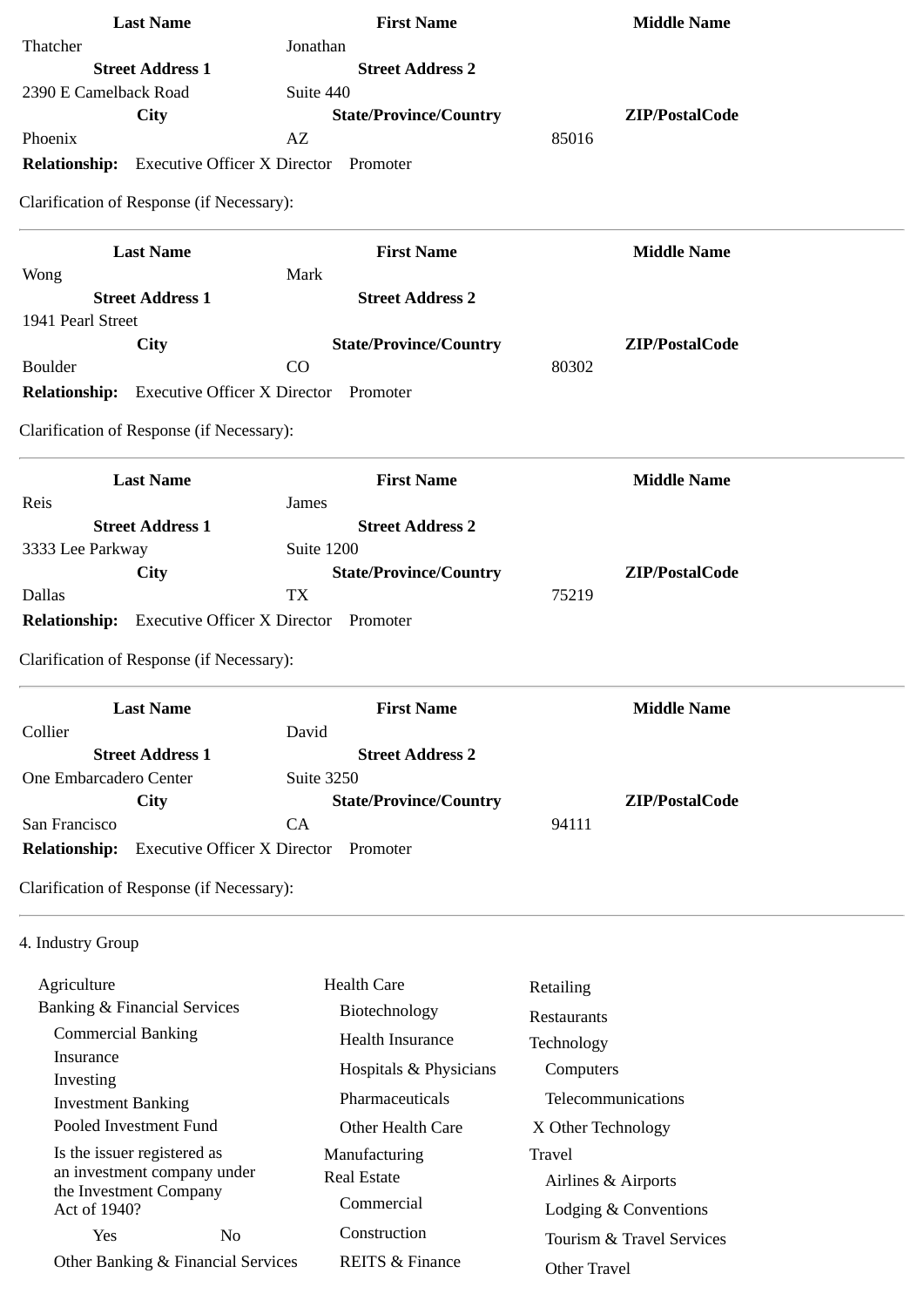Business Services Energy Coal Mining Electric Utilities Energy Conservation Environmental Services Oil & Gas Other Energy Residential Other Real Estate **Other** 

# **Revenue Range OR Aggregate Net Asset Value Range** No Revenues **No Aggregate Net Asset Value**  $$1 - $1,000,000$   $$1 - $5,000,000$ \$1,000,001 - \$5,000,000 \$5,000,001 - \$25,000,000 \$5,000,001 -  $$25,000,001 - $50,000,000$ <br> $$25,000,000$ \$25,000,001 - \$20,000,001 -<br>\$100,000,000 \$100,000,000 \$50,000,001 - \$100,000,000 Over \$100,000,000 Over \$100,000,000 X Decline to Disclose Decline to Disclose Not Applicable Not Applicable

# 6. Federal Exemption(s) and Exclusion(s) Claimed (select all that apply)

| Rule $504(b)(1)$ (not (i), (ii) or (iii)) | <b>Rule 505</b>   |                                     |  |
|-------------------------------------------|-------------------|-------------------------------------|--|
| Rule 504 (b) $(1)(i)$                     | $X$ Rule 506      |                                     |  |
| Rule 504 (b)(1)(ii)                       |                   | Securities Act Section 4(5)         |  |
| Rule 504 (b)(1)(iii)                      |                   | Investment Company Act Section 3(c) |  |
|                                           | Section $3(c)(1)$ | Section $3(c)(9)$                   |  |
|                                           | Section $3(c)(2)$ | Section $3(c)(10)$                  |  |
|                                           | Section $3(c)(3)$ | Section $3(c)(11)$                  |  |
|                                           | Section $3(c)(4)$ | Section $3(c)(12)$                  |  |
|                                           | Section $3(c)(5)$ | Section $3(c)(13)$                  |  |
|                                           | Section $3(c)(6)$ | Section $3(c)(14)$                  |  |
|                                           | Section $3(c)(7)$ |                                     |  |

### 7. Type of Filing

5. Issuer Size

X New Notice Date of First Sale 2009-10-31 First Sale Yet to Occur Amendment

8. Duration of Offering

Does the Issuer intend this offering to last more than one year? X Yes No

9. Type(s) of Securities Offered (select all that apply)

 Option, Warrant or Other Right to Acquire Another Security Mineral Property Securities Security to be Acquired Upon Exercise of Option, Warrant or Security to be Acquired Opon Exercise of Option, warrant of Other (describe)<br>Other Right to Acquire Security

X Equity Pooled Investment Fund Interests Debt Tenant-in-Common Securities

10. Business Combination Transaction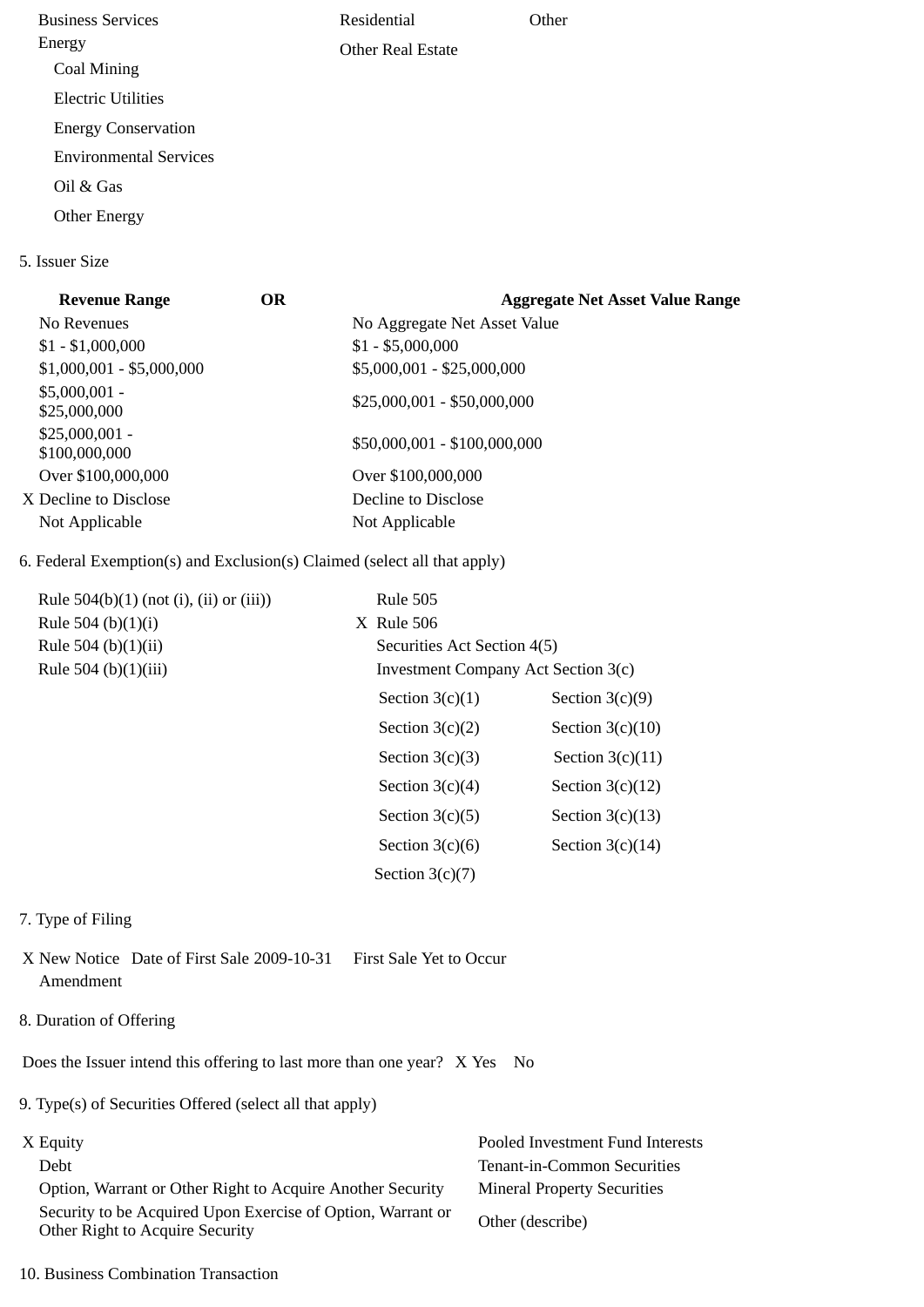| Is this offering being made in connection with a business combination transaction, such as<br>a merger, acquisition or exchange offer? |                                             | Yes X No                |                    |
|----------------------------------------------------------------------------------------------------------------------------------------|---------------------------------------------|-------------------------|--------------------|
| Clarification of Response (if Necessary):                                                                                              |                                             |                         |                    |
| 11. Minimum Investment                                                                                                                 |                                             |                         |                    |
| Minimum investment accepted from any outside investor \$1 USD                                                                          |                                             |                         |                    |
| 12. Sales Compensation                                                                                                                 |                                             |                         |                    |
| Recipient                                                                                                                              | Recipient CRD Number X None                 |                         |                    |
| (Associated) Broker or Dealer X None                                                                                                   | (Associated) Broker or Dealer CRD<br>Number |                         | X None             |
| <b>Street Address 1</b>                                                                                                                |                                             | <b>Street Address 2</b> |                    |
|                                                                                                                                        |                                             |                         |                    |
| City                                                                                                                                   | State/Province/Country                      |                         | ZIP/Postal<br>Code |
| State(s) of Solicitation (select all that apply)<br>Check "All Statesâ€∏ or check individual<br><b>States</b>                          | All<br>Foreign/non-US<br><b>States</b>      |                         |                    |
| 13. Offering and Sales Amounts                                                                                                         |                                             |                         |                    |
| <b>Total Offering Amount</b><br>\$12,000,000 USD or                                                                                    | Indefinite                                  |                         |                    |
| <b>Total Amount Sold</b><br>\$2,372,092 USD                                                                                            |                                             |                         |                    |
| Total Remaining to be Sold \$9,627,908 USD or                                                                                          | Indefinite                                  |                         |                    |

14. Investors

Select if securities in the offering have been or may be sold to persons who do not qualify as accredited investors, and enter the number of such non-accredited investors who already have invested in the offering. Regardless of whether securities in the offering have been or may be sold to persons who do not qualify as accredited investors, enter the total number of investors who already have invested in the offering:

15. Sales Commissions & Finder's Fees Expenses

Provide separately the amounts of sales commissions and finders fees expenses, if any. If the amount of an expenditure is not known, provide an estimate and check the box next to the amount.

6

| <b>Sales Commissions</b> | \$0 USD Estimate |  |
|--------------------------|------------------|--|
| Finders' Fees            | \$0 USD Estimate |  |

Clarification of Response (if Necessary):

16. Use of Proceeds

Provide the amount of the gross proceeds of the offering that has been or is proposed to be used for payments to any of the persons required to be named as executive officers, directors or promoters in response to Item 3 above. If the amount is unknown, provide an estimate and check the box next to the amount.

# \$110,000 USD X Estimate

Clarification of Response (if Necessary):

Signature and Submission

Please verify the information you have entered and review the Terms of Submission below before signing and clicking SUBMIT below to file this notice.

# Terms of Submission